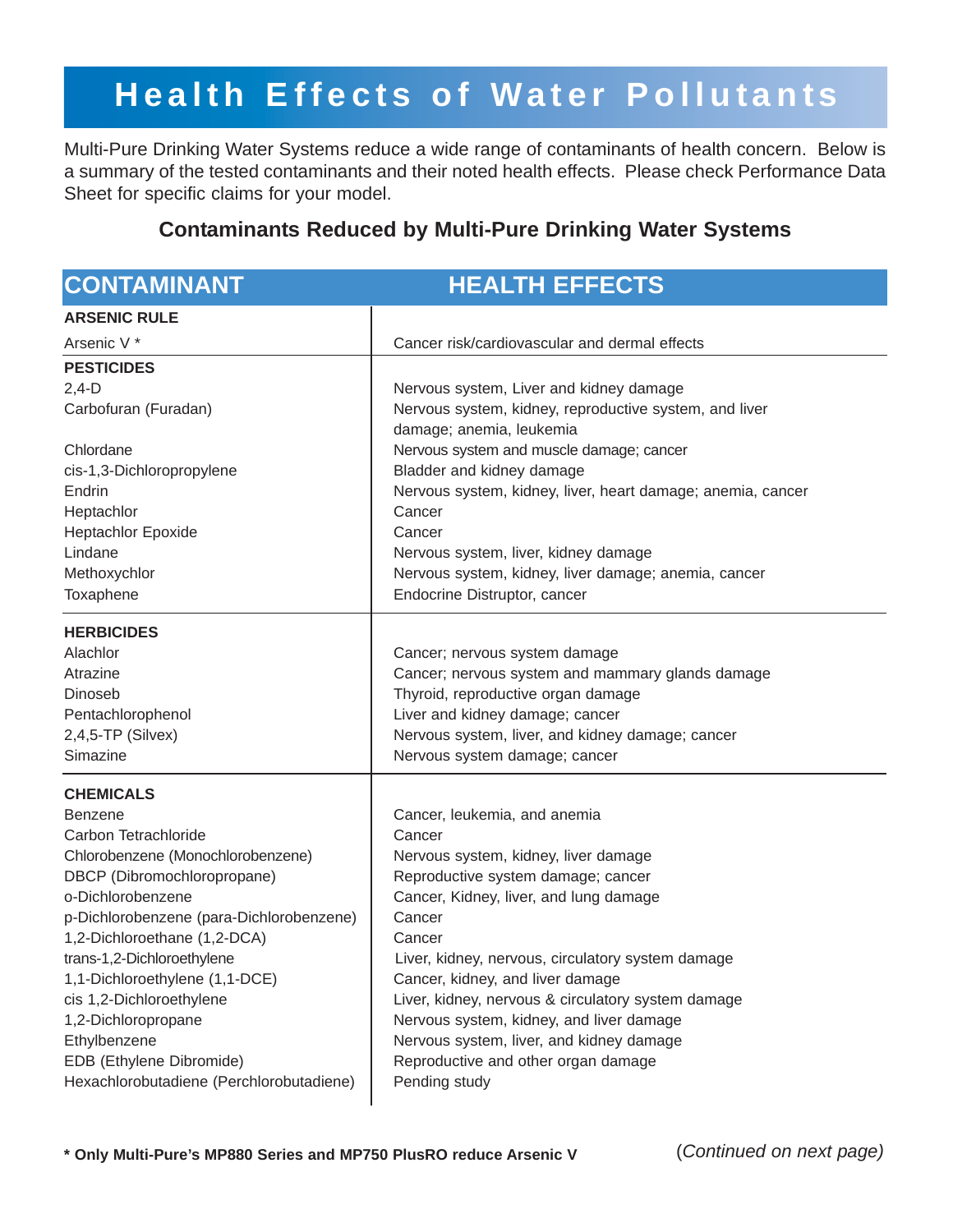## **CONTAMINANT HEALTH EFFECTS**

| Hexachlorocyclopentadiene<br>meta-Xylene<br>Methyl Tert Butyl Ether (MTBE)<br>o-Xylene (Ortho-Xylene)<br>para-Xylene<br>Polychlorinated biphenyls (PCBs)<br>Styrene<br>1,1,2,2-Tetrachloroethane<br>Tetrachloroethylene<br>Toluene (Methylbenzene)<br>1,2,4-Trichlorobenzene<br>1,1,1-Trichloroethane (1,1,1-TCA)<br>1,1,2-Trichloroethane<br>Trichloroethylene (TCE) | Kidney and stomach damage<br>Nervous system, liver, kidneys, lungs, and mucous membranes<br>Lymphoma, leukemia, testicular tumors, thyroid tumors, kidney tumors<br>Nervous system, liver, kidneys, lungs, and mucous membranes<br>Nervous system, liver, kidneys, lungs, and mucous membranes<br>Endocrine Distruptor; cancer<br>Nervous system, kidney, and liver damage<br>Pending study<br>Nervous system damage; cancer<br>Nervous system, liver, and kidney damage<br>Liver and kidney damage<br>Nervous system and liver damage<br>Kidney, liver, and Nervous system damage<br>Cancer |
|-----------------------------------------------------------------------------------------------------------------------------------------------------------------------------------------------------------------------------------------------------------------------------------------------------------------------------------------------------------------------|----------------------------------------------------------------------------------------------------------------------------------------------------------------------------------------------------------------------------------------------------------------------------------------------------------------------------------------------------------------------------------------------------------------------------------------------------------------------------------------------------------------------------------------------------------------------------------------------|
| <b>DISINFECTION BY-PRODUCTS</b><br>(DBPs; VOCs)<br>Chloropicrin<br>Haloacetonitriles<br>Bromochloroacetonitrile<br>Dibromoacetonitrile<br>Dichloroacetonitrile                                                                                                                                                                                                        | Pending study. Fumigant; soil insecticide; war gas<br>Pending study                                                                                                                                                                                                                                                                                                                                                                                                                                                                                                                          |
| Trichloroacetonitrile)<br>Haloketones (HK)<br>1,1-Dichloro-2-Propanone                                                                                                                                                                                                                                                                                                | Pending study                                                                                                                                                                                                                                                                                                                                                                                                                                                                                                                                                                                |
| 1,1,-Trichloro-2-Propanone<br><b>Tribromoacetic Acid</b><br>Trihalomethanes (THMs; TTHMs)<br>Bromodichloromethane<br><b>Bromoform</b><br>Chloroform<br>Dibromochloromethane                                                                                                                                                                                           | Pending study<br>Cancer and other effects; reproductive problems<br>Cancer, liver, kidney and reproductive problems<br>Cancer, nervous system, liver, and kidney effects<br>Cancer, liver, kidney, and reproductive effects<br>Nervous system, liver, kidney, reproductive effects                                                                                                                                                                                                                                                                                                           |
| <b>CYSTS</b><br>Cryptosporidium<br>Giardia                                                                                                                                                                                                                                                                                                                            | Gastroenteric diseases<br>Gastroenteric diseases                                                                                                                                                                                                                                                                                                                                                                                                                                                                                                                                             |
| <b>HEAVY METALS</b>                                                                                                                                                                                                                                                                                                                                                   |                                                                                                                                                                                                                                                                                                                                                                                                                                                                                                                                                                                              |
| Lead<br>Mercury                                                                                                                                                                                                                                                                                                                                                       | Nervous system and kidney damage;<br>highly toxic to infants and pregnant women<br>Kidney, nervous system disorders                                                                                                                                                                                                                                                                                                                                                                                                                                                                          |
| <b>INORGANICS</b><br>Asbestos<br>Turbidity                                                                                                                                                                                                                                                                                                                            | Cancer<br>Interferes with disinfection, related to disinfection by-products                                                                                                                                                                                                                                                                                                                                                                                                                                                                                                                  |
| <b>AESTHETIC TREATMENT</b>                                                                                                                                                                                                                                                                                                                                            |                                                                                                                                                                                                                                                                                                                                                                                                                                                                                                                                                                                              |
| Chlorine                                                                                                                                                                                                                                                                                                                                                              | None Known; however, creates disinfection by-products that have been                                                                                                                                                                                                                                                                                                                                                                                                                                                                                                                         |
| Chloramine<br><b>Particulate Matter</b>                                                                                                                                                                                                                                                                                                                               | linked to cancer<br>None Known; however, consumers advised not to use water that<br>contains chloramines for home dialysis machines or aquariums & ponds<br>None Known                                                                                                                                                                                                                                                                                                                                                                                                                       |
|                                                                                                                                                                                                                                                                                                                                                                       |                                                                                                                                                                                                                                                                                                                                                                                                                                                                                                                                                                                              |

(*Continued on next page)*